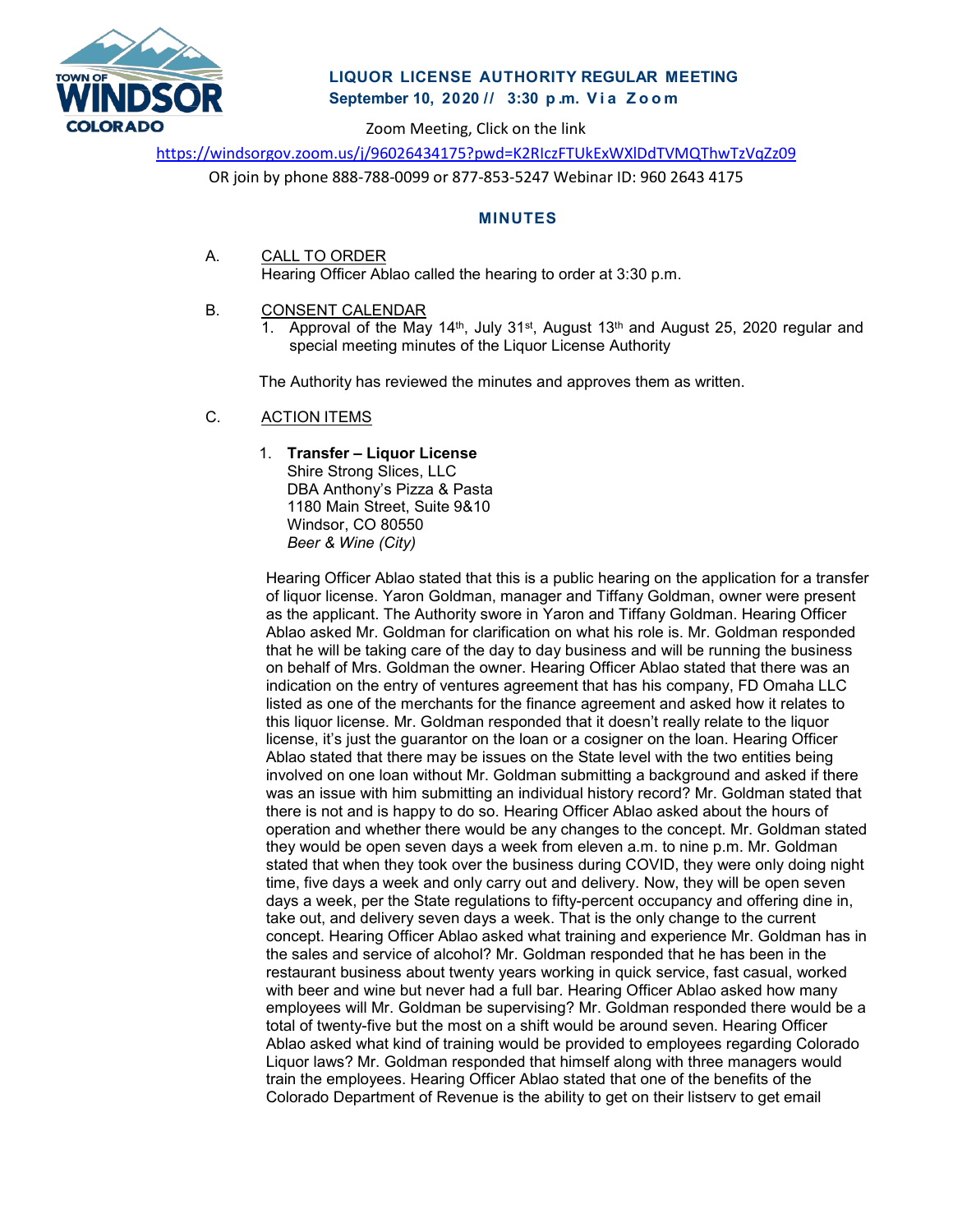updates on any law changes and would urge Mr. Goldman to do so. Hearing Officer Ablao asked what disciplinary action would be taken if one of the employees violated the liquor code or an ordinance? Mr. Goldman responded the first time would most likely result in a write-up, then if it happens again terminate them, but it would have to depend on what the violation is and knowing what the context is.

Hearing Officer Ablao asked Mrs. Goldman what her role will be with operating this premises? Mrs. Goldman responded that she is just the owner and will not work in the restaurant but will be there for any extra hands needed or to offer support. Hearing Officer Ablao stated that she wanted to make sure it is understood that because Mrs. Goldman is the sole owner of the LLC, any issues or violations that come up with the liquor license will fall to her as the owner and suggested that any training that might be needed to obtain it.

Hearing Officer Ablao stated that the Town did not receive any comments or questions regarding this application, so the Authority did find based on the evidence and supporting documentation that the statutory requirements for this Transfer have been met, and the application is conditionally approved upon satisfactory a successful background.

#### 2. **Modification of Premises**

American Legion Club DBA American Legion Post 109 Forbes-McKay 624 Ash Street Windsor, CO 80550 *Tavern (City)*

Hearing Officer Ablao stated that this is a public hearing on the application a modification of premises for the American Legion Club. Carlene Irion, Events Coordinator for the American Legion Club and Brian McAvoy, facilities manager of the American Legion Club appeared before the Authority on behalf of the applicant. Noted for the record, all documents in the official files held by the secretary will be admitted into the record of this hearing, the Authority swore in Brian McAvoy. Hearing Officer Ablao asked what the nature of the change and if it is a COVID temporary modification or a permanent modification? Mr. McAvoy responded that this is for a permanent modification to the current footprint of the exterior patio area. The idea behind this is to move the smokers out to the new area because the main body is attached to the building and due to the way the wind blows, would like to get the smokers away from the building to keep the smoke out of the building. Hearing Officer Ablao asked if there would be fencing that would help to delineate the area? Mr. McAvoy stated that they would ultimately fence that property in. Currently there is a vinyl fence that delineates the current patio and the goal is to either replace or add additional vinyl fencing or replace all fencing and make it a wrought iron fence depending on funding. Should the permit be granted, they would put a tent up in the next weekend or two just to be able to say, here is the area until they have funds to put in a permanent fence. Hearing Officer Ablao asked if there was line of sight to the new area from inside where the employees can be sure there is no pass offs happening? Mr. McAvoy responded that currently there is a video camera on the exterior of the building that checks on that and could put in more cameras as well. Hearing Officer Ablao asked if it would be a live feed or is it an after the fact go back and watch? Mr. McAvoy responded that right now it is set for after the fact, but can easily set it up so it could be real time viewing. Hearing Officer Ablao asked if with how the patio is set up now, is there staff that circulates through there to keep an eye on what's happening in terms of alcohol consumption? Mr. McAvoy responded yes, however really the only people who go out there are the smokers and it is really not an area where people are congregating. Hearing Officer Ablao asked if the Legion already owns the property, Mr. McAvoy responded they do.

Hearing Officer Ablao stated that the Town did not receive any comments or questions regarding this application, so the Authority did find based on the evidence and